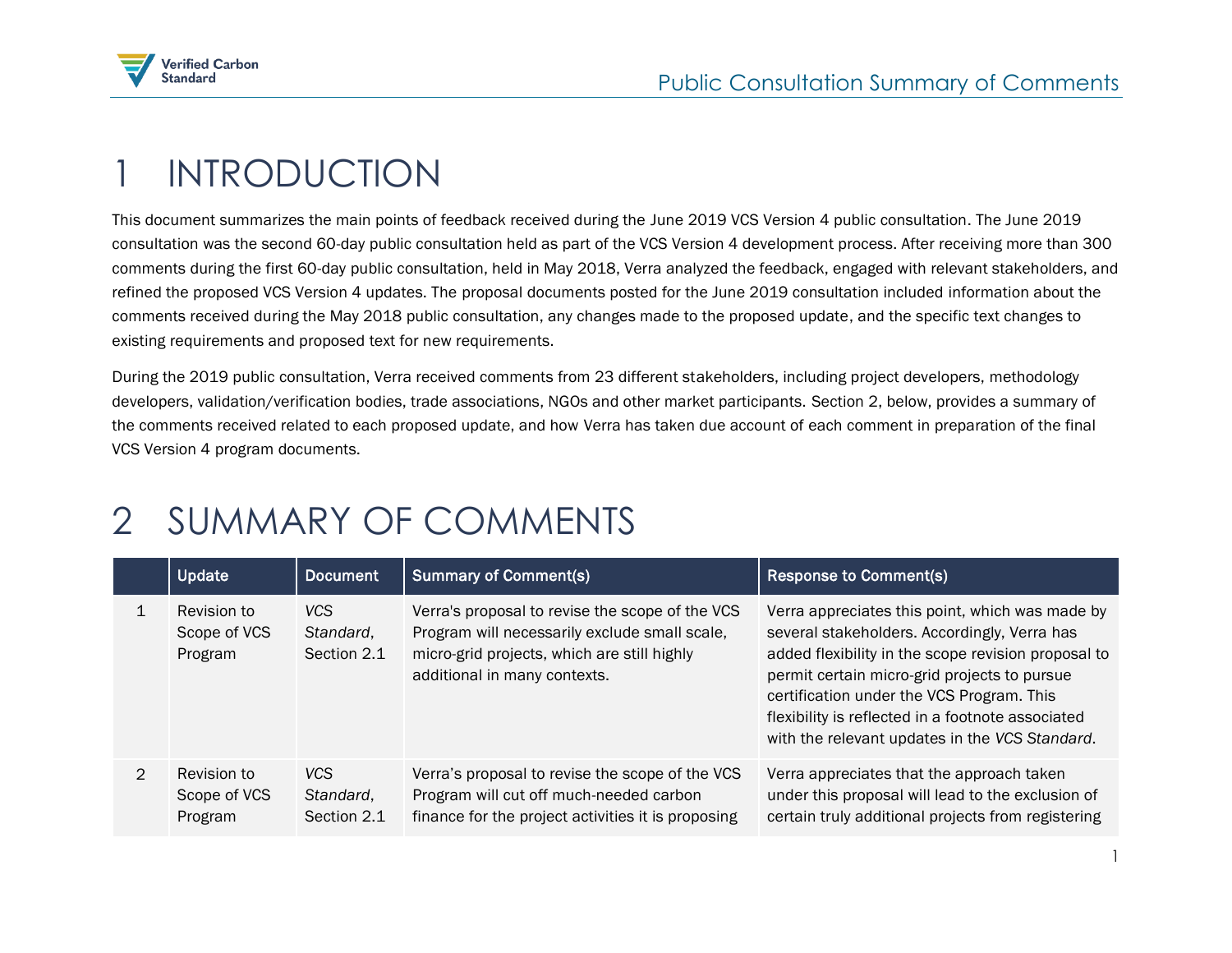

## Public Consultation Summary of Comments

|   | Update                                 | <b>Document</b>                        | <b>Summary of Comment(s)</b>                                                                                                                                                                                                                  | <b>Response to Comment(s)</b>                                                                                                                                                                                                                                                                                                                                                                                                                                                                                                                          |
|---|----------------------------------------|----------------------------------------|-----------------------------------------------------------------------------------------------------------------------------------------------------------------------------------------------------------------------------------------------|--------------------------------------------------------------------------------------------------------------------------------------------------------------------------------------------------------------------------------------------------------------------------------------------------------------------------------------------------------------------------------------------------------------------------------------------------------------------------------------------------------------------------------------------------------|
|   |                                        |                                        | to exclude, and will ultimately exclude truly<br>additional projects.                                                                                                                                                                         | with the VCS Program. However, Verra believes<br>that ensuring the environmental integrity of all<br>VCUs issued under the VCS Program justifies<br>this approach.                                                                                                                                                                                                                                                                                                                                                                                     |
| 3 | Revision to<br>Scope of VCS<br>Program | <b>VCS</b><br>Standard,<br>Section 2.1 | Verra's proposal to revise the scope of the VCS<br>Program will exclude projects that can provide<br>significant sustainable development benefits<br>which may not be realized if they are not able to<br>be certified under the VCS Program. | Verra agrees with the notion that the project<br>types proposed for exclusion have the potential<br>to generate significant sustainable development<br>benefits. However, we do not believe this fact<br>negates the rationale underpinning the original<br>proposal, and Verra would encourage such<br>projects to pursue certification of their<br>sustainable development benefits under another<br>certification program, such as Verra's<br>Sustainable Development Verified Impact<br>Standard (SD VISta).                                       |
| 4 | Revision to<br>Scope of VCS<br>Program | <b>VCS</b><br>Standard,<br>Section 2.1 | The geographic restrictions set out under<br>Verra's proposal to revise the scope of the VCS<br>Program are too restrictive.                                                                                                                  | Verra appreciates there may be subnational<br>regions within certain countries that exhibit<br>similar economic characteristics as Least<br>Developed Countries (LDCs). Verra spent<br>significant time researching methods by which<br>to demarcate such regions, but believes the<br>original approach of relying on a defined<br>categorization of countries is consistent with the<br>objective of setting out clear and conservative<br>criteria (as is the delineation between small and<br>large scale activities, as set out in the proposal). |
| 5 | Revision to<br>Scope of VCS<br>Program | <b>VCS</b><br>Standard,<br>Section 2.1 | Rather than set out blanket exclusions of<br>certain project types, Verra should instead<br>introduce more strict criteria for assessing<br>additionality, or look into activity penetration                                                  | Verra believes that the strict approach set out<br>under this proposal provides a critical level of<br>clarity and conservativeness in respect of the<br>eligibility of project activities. We do not believe                                                                                                                                                                                                                                                                                                                                          |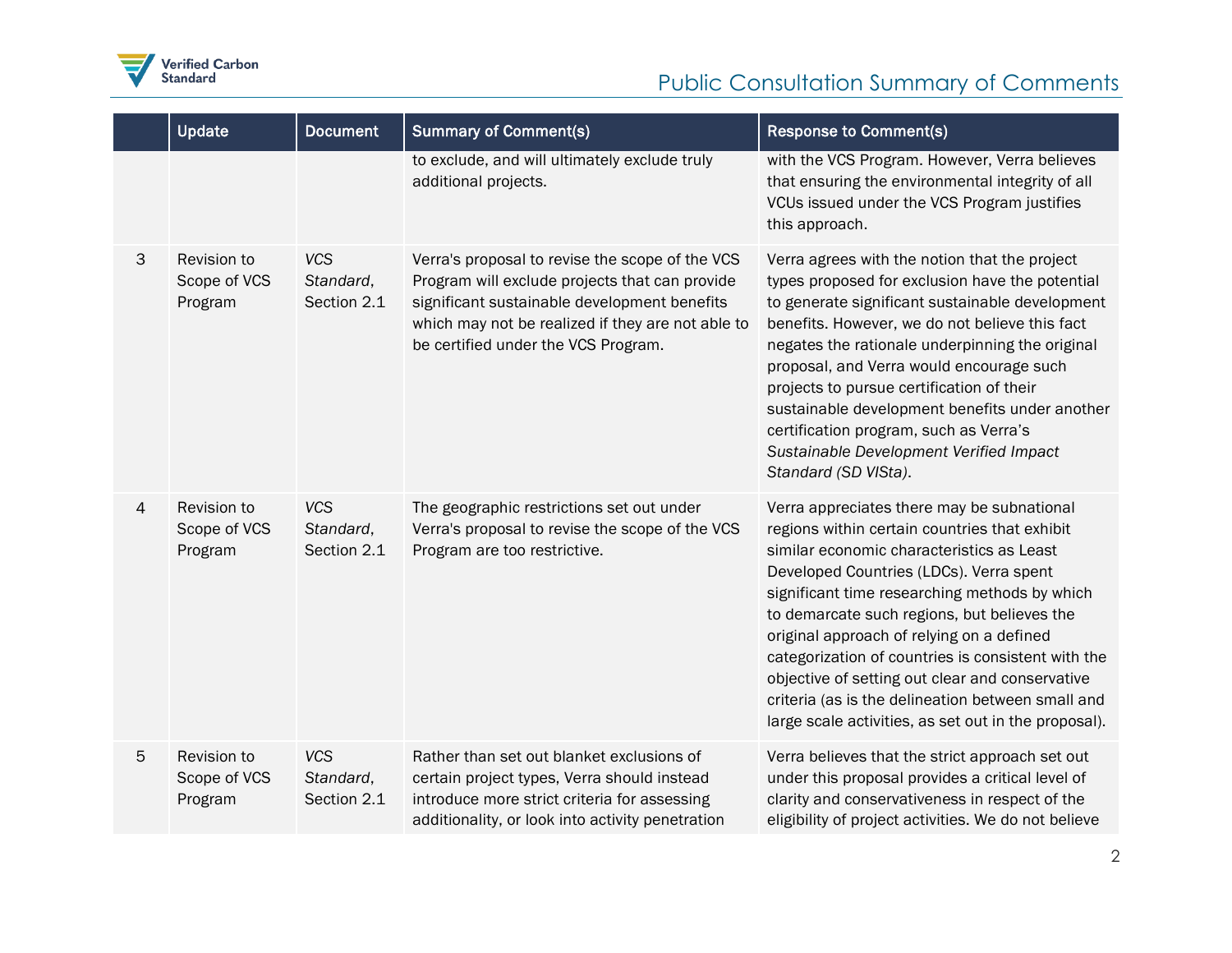

## Public Consultation Summary of Comments

|   | Update                                 | <b>Document</b>                        | <b>Summary of Comment(s)</b>                                                                                                                                                                                            | <b>Response to Comment(s)</b>                                                                                                                                                                                                                                                                                                                                                                                                                                                                                                                                                                                                                                                                                                                                                                                                                                                                                                                                                                                                          |
|---|----------------------------------------|----------------------------------------|-------------------------------------------------------------------------------------------------------------------------------------------------------------------------------------------------------------------------|----------------------------------------------------------------------------------------------------------------------------------------------------------------------------------------------------------------------------------------------------------------------------------------------------------------------------------------------------------------------------------------------------------------------------------------------------------------------------------------------------------------------------------------------------------------------------------------------------------------------------------------------------------------------------------------------------------------------------------------------------------------------------------------------------------------------------------------------------------------------------------------------------------------------------------------------------------------------------------------------------------------------------------------|
|   |                                        |                                        | levels (or other metrics) as a proxy for<br>additionality.                                                                                                                                                              | that a more nuanced approach of introducing<br>new and potentially more cumbersome<br>additionality criteria would provide the same<br>requisite level of clarity and conservativeness.                                                                                                                                                                                                                                                                                                                                                                                                                                                                                                                                                                                                                                                                                                                                                                                                                                                |
| 6 | Revision to<br>Scope of VCS<br>Program | <b>VCS</b><br>Standard,<br>Section 2.1 | The grace period set out under Verra's proposal<br>to revise the scope of the VCS Program is too<br>short. Verra should also provide additional<br>clarity in respect of the operation of the<br>proposed grace period. | The grace period for this proposal is that (a)<br>registered VCS projects and (b) projects that<br>apply for VCS registration within three (3)<br>months of the release of VCS Version 4, remain<br>eligible under the VCS Program for the entirety<br>of<br>their project crediting periods. For example, if<br>VCS Version 4 were released on 30 September<br>2019, new projects would have until the end of<br>2019 (i.e., 3 months after the release of VCS<br>Version 4) to request registration. Already-<br>registered projects need not "reapply" for<br>registration. After such date, no new registration<br>requests will be accepted from projects subject<br>to exclusion under this proposal.<br>Verra originally announced this grace period<br>during the first VCS Version 4 consultation,<br>which was initiated in May 2018. Verra believes<br>this should have provided ample time for<br>projects already anticipating moving forward<br>with validation to complete that validation and<br>request registration. |
| 7 | Domestic<br>Climate<br>Contribution    | N/A                                    | Verra should be mindful not to introduce<br>confusion or inequities via introduction of the<br>DCC.                                                                                                                     | The DCC concept was not included as part of the<br>second VCS Version 4 consultation.                                                                                                                                                                                                                                                                                                                                                                                                                                                                                                                                                                                                                                                                                                                                                                                                                                                                                                                                                  |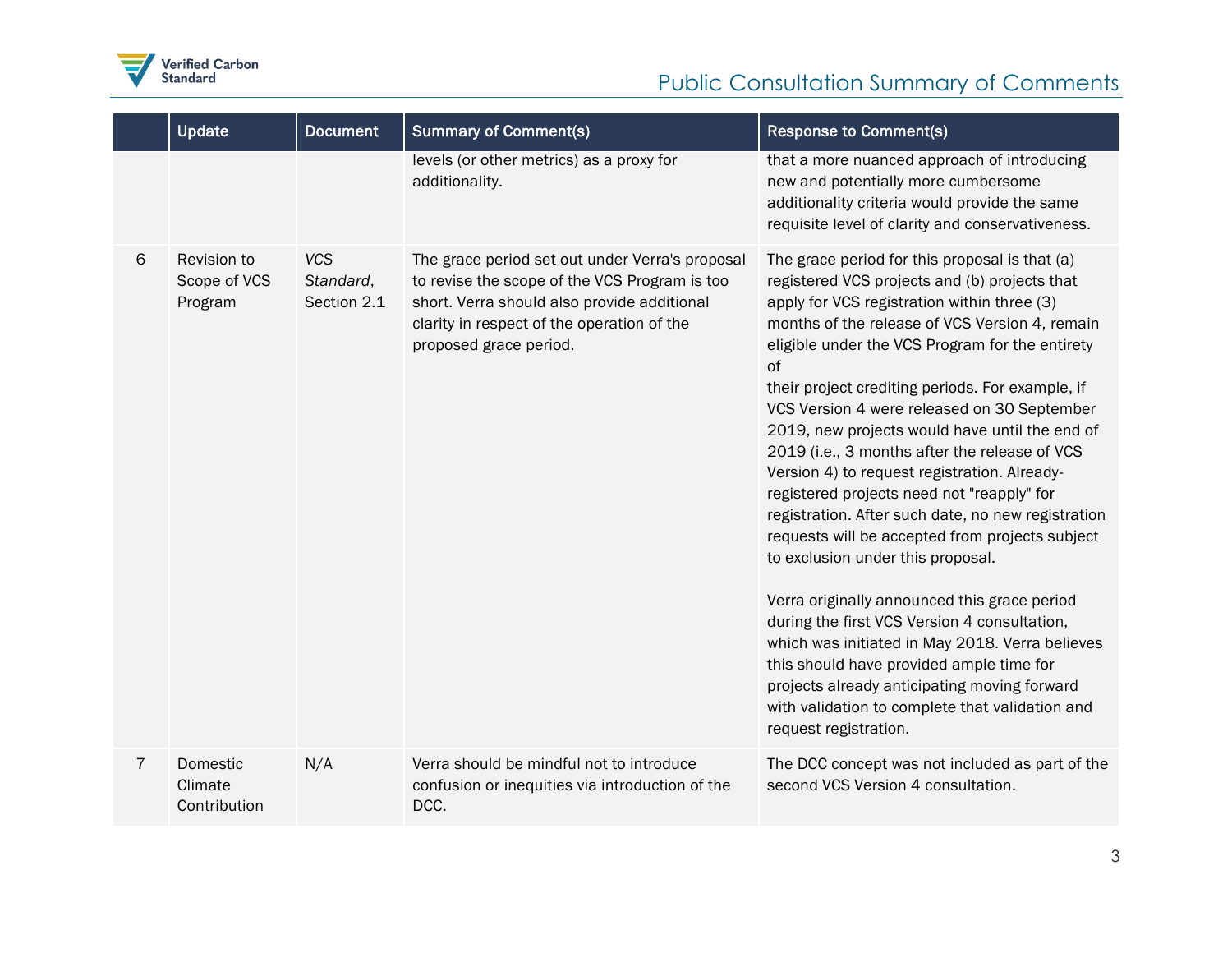

|   | Update                                                                                  | <b>Document</b>                              | <b>Summary of Comment(s)</b>                                                                                                                                                                                                                                                                                                                                                                                                                                                                      | <b>Response to Comment(s)</b>                                                                                                                                                                                                                                                                                                                                                                                                                                                                                                                                                                                                                                                |
|---|-----------------------------------------------------------------------------------------|----------------------------------------------|---------------------------------------------------------------------------------------------------------------------------------------------------------------------------------------------------------------------------------------------------------------------------------------------------------------------------------------------------------------------------------------------------------------------------------------------------------------------------------------------------|------------------------------------------------------------------------------------------------------------------------------------------------------------------------------------------------------------------------------------------------------------------------------------------------------------------------------------------------------------------------------------------------------------------------------------------------------------------------------------------------------------------------------------------------------------------------------------------------------------------------------------------------------------------------------|
|   | (DCC)                                                                                   |                                              |                                                                                                                                                                                                                                                                                                                                                                                                                                                                                                   |                                                                                                                                                                                                                                                                                                                                                                                                                                                                                                                                                                                                                                                                              |
| 8 | Update to<br>Project<br>Crediting<br>Period<br>Requirements                             | <b>VCS</b><br>Standard,<br>Section 3.8       | The grace period set out for this proposal is<br>unclear and/or seems to contradict grace<br>periods set out under other proposals.                                                                                                                                                                                                                                                                                                                                                               | The grace period associated with this proposal is<br>that projects that have completed validation<br>within 6 months of the release of VCS Version 4<br>will be eligible to apply the current crediting<br>period requirements. This grace period, by<br>definition, extends to already-registered<br>projects.<br>Verra also believes that this grace period does<br>not necessarily need to align with the grace<br>periods set out under other proposals. Grace<br>periods set out under various Version 4<br>proposals are defined in a manner that makes<br>sense for each proposal, meaning that some<br>grace periods may not (and need not) be<br>perfectly aligned. |
| 9 | Update to<br>Validation /<br>Verification<br>Body (VVB)<br>Accreditation<br>Recognition | <b>VCS</b><br>Program<br>Guide,<br>Section 5 | Verra should continue to allow for<br>validation/verification bodies (VVBs) to be<br>accredited under the two existing pathways<br>under the VCS Program: 1) accreditation under<br>an approved GHG program (e.g., the Clean<br>Development Mechanism (CDM)) and 2)<br>accreditation to ISO-14065, scope VCS, by an<br>accreditation body that is a member of the<br>International Accreditation Forum. Many VVBs<br>that are accredited under the CDM, for<br>example, have already demonstrated | Verra appreciates that many VVBs accredited<br>under approved GHG programs (e.g., the CDM)<br>have competence in the VCS Program rules and<br>requirements. However, Verra believes that being<br>able to establish direct communication with and<br>oversight of the accreditation body justifies this<br>approach.                                                                                                                                                                                                                                                                                                                                                         |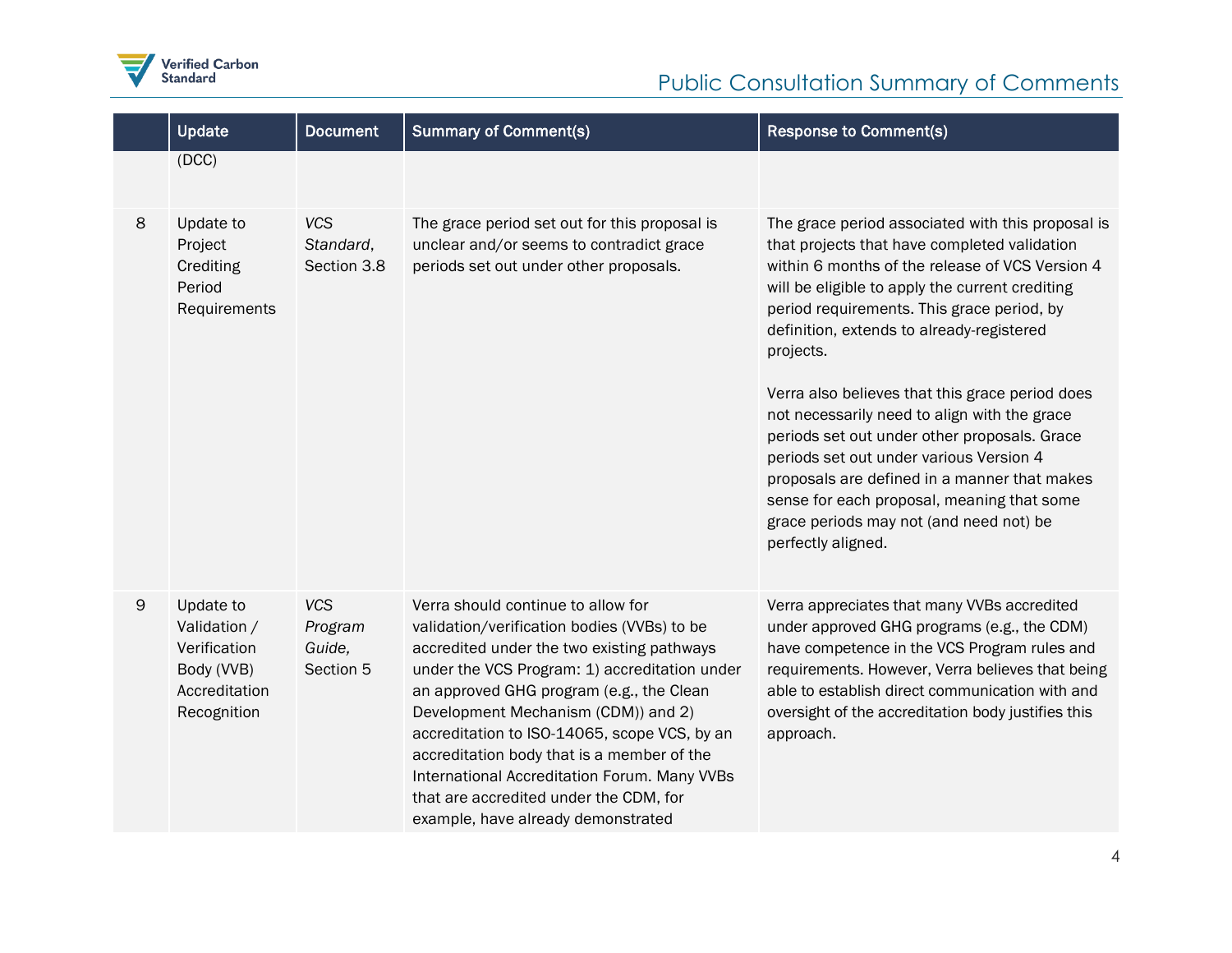

|    | <b>Update</b>                                                                           | <b>Document</b>                              | <b>Summary of Comment(s)</b>                                                                                                                                                                                                                                                                                                                                                                                                                                                                                                              | <b>Response to Comment(s)</b>                                                                                                                                                                                                                                                                                                                                                                                                                                           |
|----|-----------------------------------------------------------------------------------------|----------------------------------------------|-------------------------------------------------------------------------------------------------------------------------------------------------------------------------------------------------------------------------------------------------------------------------------------------------------------------------------------------------------------------------------------------------------------------------------------------------------------------------------------------------------------------------------------------|-------------------------------------------------------------------------------------------------------------------------------------------------------------------------------------------------------------------------------------------------------------------------------------------------------------------------------------------------------------------------------------------------------------------------------------------------------------------------|
|    |                                                                                         |                                              | competence in the VCS Program rules and<br>requirements, and therefore should not be<br>required to go through a separate accreditation<br>process in order to continue conducting<br>validations and verifications under the VCS<br>Program.                                                                                                                                                                                                                                                                                             |                                                                                                                                                                                                                                                                                                                                                                                                                                                                         |
| 10 | Update to<br>Validation /<br>Verification<br>Body (VVB)<br>Accreditation<br>Recognition | <b>VCS</b><br>Program<br>Guide,<br>Section 5 | ISO-14065 is the generic standard that<br>establishes requirements for validations and<br>verifications of GHG projects. However,<br>ISO/CASCO is developing the new ISO/IEC-<br>17029 to set out general principles for<br>validation and verification bodies, with final<br>publication of this standard expected later in<br>2019.<br>The update to VVB accreditation pathways<br>would require some existing VVBs to become<br>accredited to ISO-14065, and then switch their<br>accreditation again after ISO-17029 is<br>published. | Verra is tracking the ISO process for the<br>development of ISO-17029. Verra disagrees that<br>ISO-14065 is a more generic standard, as it is<br>specific to GHG validation and verification<br>services; ISO-17029 is intended to be a generic<br>standard for certification services. As such,<br>Verra believes that ISO-14065 will continue to<br>be the most appropriate standard to reference<br>as the basis for accreditation of VVBs under the<br>VCS Program. |
| 11 | Update to<br>Streamline the<br>Methodology<br>Approval<br>Process                       | Program Fee<br>Schedule                      | The increase in the methodology administration<br>fee is not well justified. The cost of developing<br>new methodologies is already very high.                                                                                                                                                                                                                                                                                                                                                                                            | Although the methodology approval process<br>administrative fees are increasing with this<br>update, the overall cost for methodology<br>developers is expected to decrease with this<br>update because they will only be responsible for<br>funding one validation/verification body<br>assessment, rather than two separate<br>assessments.                                                                                                                           |
| 12 | Update to<br>Streamline the                                                             | Methodology<br>Approval                      | The VCS Methodology Approval Process should<br>set out a time limit for methodology approval -                                                                                                                                                                                                                                                                                                                                                                                                                                            | Verra does not agree with setting a time limit for<br>methodology approval, as this would place an                                                                                                                                                                                                                                                                                                                                                                      |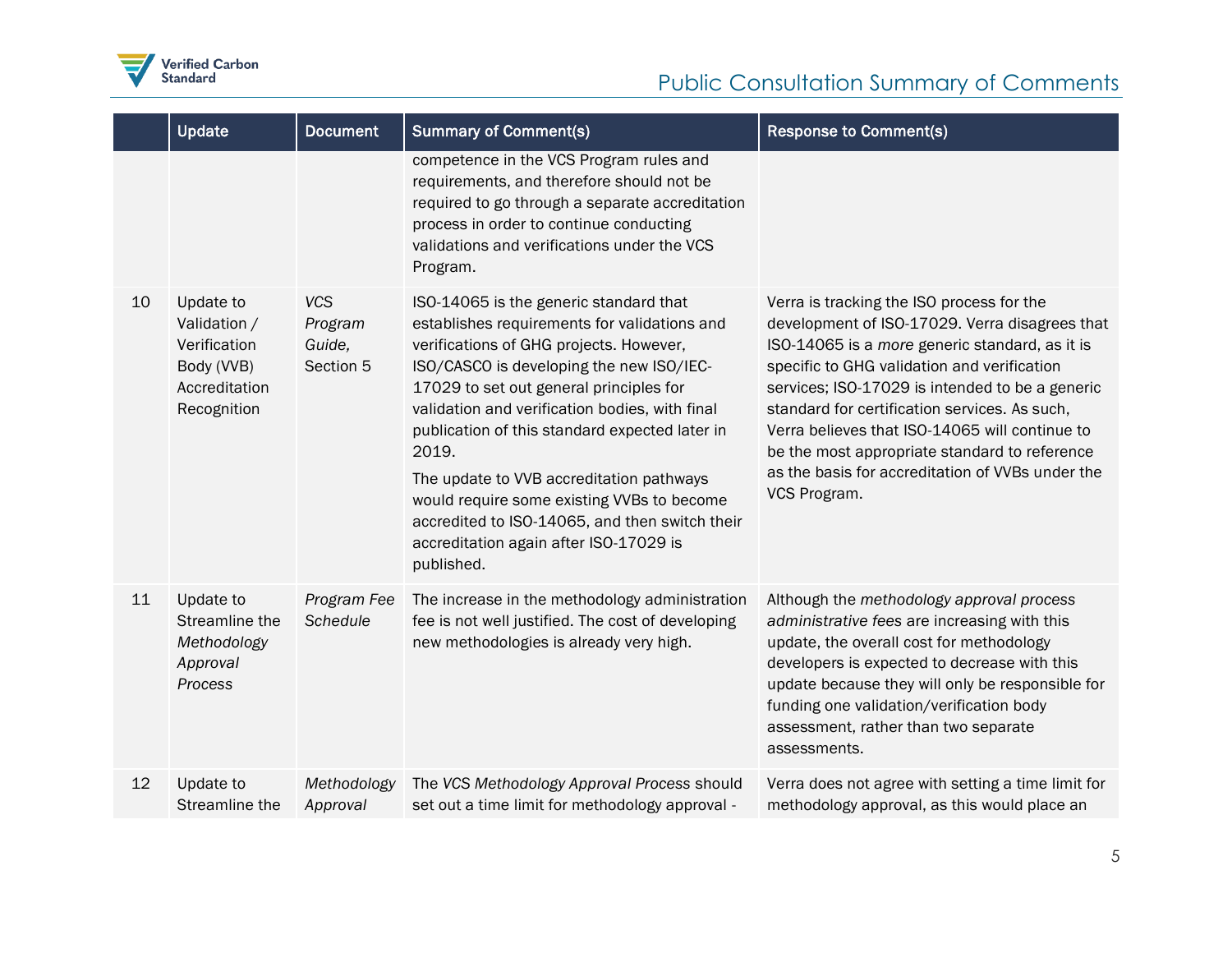

|    | Update                                                                                               | <b>Document</b>                                                        | <b>Summary of Comment(s)</b>                                                                                                                                                                                                                                            | <b>Response to Comment(s)</b>                                                                                                                                                                                                                                                                                                                                                                                                  |
|----|------------------------------------------------------------------------------------------------------|------------------------------------------------------------------------|-------------------------------------------------------------------------------------------------------------------------------------------------------------------------------------------------------------------------------------------------------------------------|--------------------------------------------------------------------------------------------------------------------------------------------------------------------------------------------------------------------------------------------------------------------------------------------------------------------------------------------------------------------------------------------------------------------------------|
|    | Methodology<br>Approval<br>Process                                                                   | Process                                                                | 12 months for new methodologies and 6<br>months for methodology revisions.                                                                                                                                                                                              | arbitrary deadline on methodology development.                                                                                                                                                                                                                                                                                                                                                                                 |
| 13 | Updates to<br><b>AFOLU</b><br>Requirements<br>- Mechanism<br>for Identifying<br>Inactive<br>Projects | Registration<br>and<br><b>Issuance</b><br>Process,<br>Section<br>4.7.1 | It is not clear how a project would become<br>active again after receiving an inactive label, or<br>the appropriate means for stakeholders to<br>establish communication with Verra.                                                                                    | The "late to verify" project status would be<br>removed upon submission of a new verification<br>report from a project with that status. Verra<br>believes that this is sufficiently clear in the<br>proposed text.                                                                                                                                                                                                            |
| 14 | Updates to<br><b>AFOLU</b><br>Requirements<br>- Mechanism<br>for Identifying<br>Inactive<br>Projects | Registration<br>and<br>Issuance<br>Process,<br>Section<br>5.3.4        | The timeline of 15 years after the submission of<br>a verification report until buffer credits are<br>cancelled is too long. This should be reduced to<br>ten years to align with the requirement for<br>certain AFOLU projects to reassess their<br>baseline scenario. | This comment is in respect of an existing<br>requirement under VCS Version 3 that Verra is<br>not proposing to change, and therefore which<br>was not included within the scope of the second<br>VCS Version 4 consultation.                                                                                                                                                                                                   |
| 15 | Updates to<br><b>AFOLU</b><br>Requirements<br>- Strengthened<br>Local<br>Stakeholder<br>Engagement   | <b>VCS</b><br>Standard,<br>Section<br>3.16.16                          | The definition of "protection of local<br>stakeholders' property rights" should be based<br>on the definitions and requirements set by<br>more widely used requirements, such as the<br>World Bank Environmental and Social<br>Framework.                               | Verra finds that the definitions and requirements<br>set by other standards, including the World Bank<br>Environmental and Social Framework, are too<br>narrowly defined. Verra believes that the broad<br>definition used by the CCB Standards is<br>appropriate for use with VCS AFOLU projects.<br>These definitions ensure the protection of any<br>property rights holders that may be impacted by<br>project activities. |
| 16 | Updates to<br><b>AFOLU</b><br>Requirements                                                           | <b>VCS</b><br>Standard,<br>Section                                     | We support this proposed update and believe<br>that it will help address concerns about<br>whether projects are continuing to invest in the                                                                                                                             | The text has been updated to clarify what<br>projects must demonstrate during each<br>verification and to align it better with the similar                                                                                                                                                                                                                                                                                     |